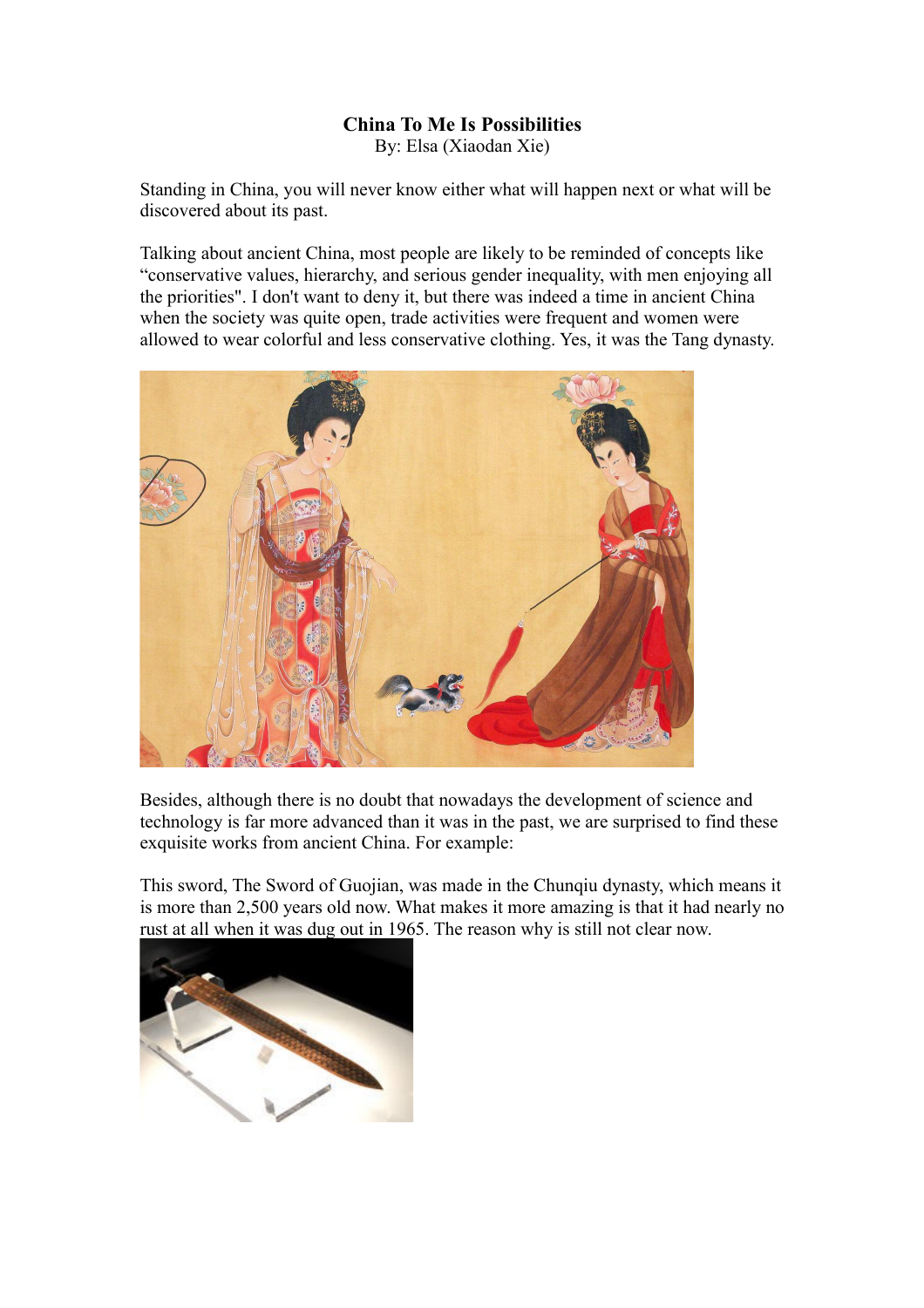

At present, walking on the streets of China, you might be surprised to find another building springing up like a mushroom along its sides within just a few months. Yes, China has been undergoing unstoppable development. Millions of jobs have been created, with more and more careers newly developed. Take my experience for example, there were no shared bikes when I was a freshman. However, just 3 years later, shared economy is prevalent in China. You can find shared portable charges in malls or railway stations:



And, of course, shared bikes are everywhere: